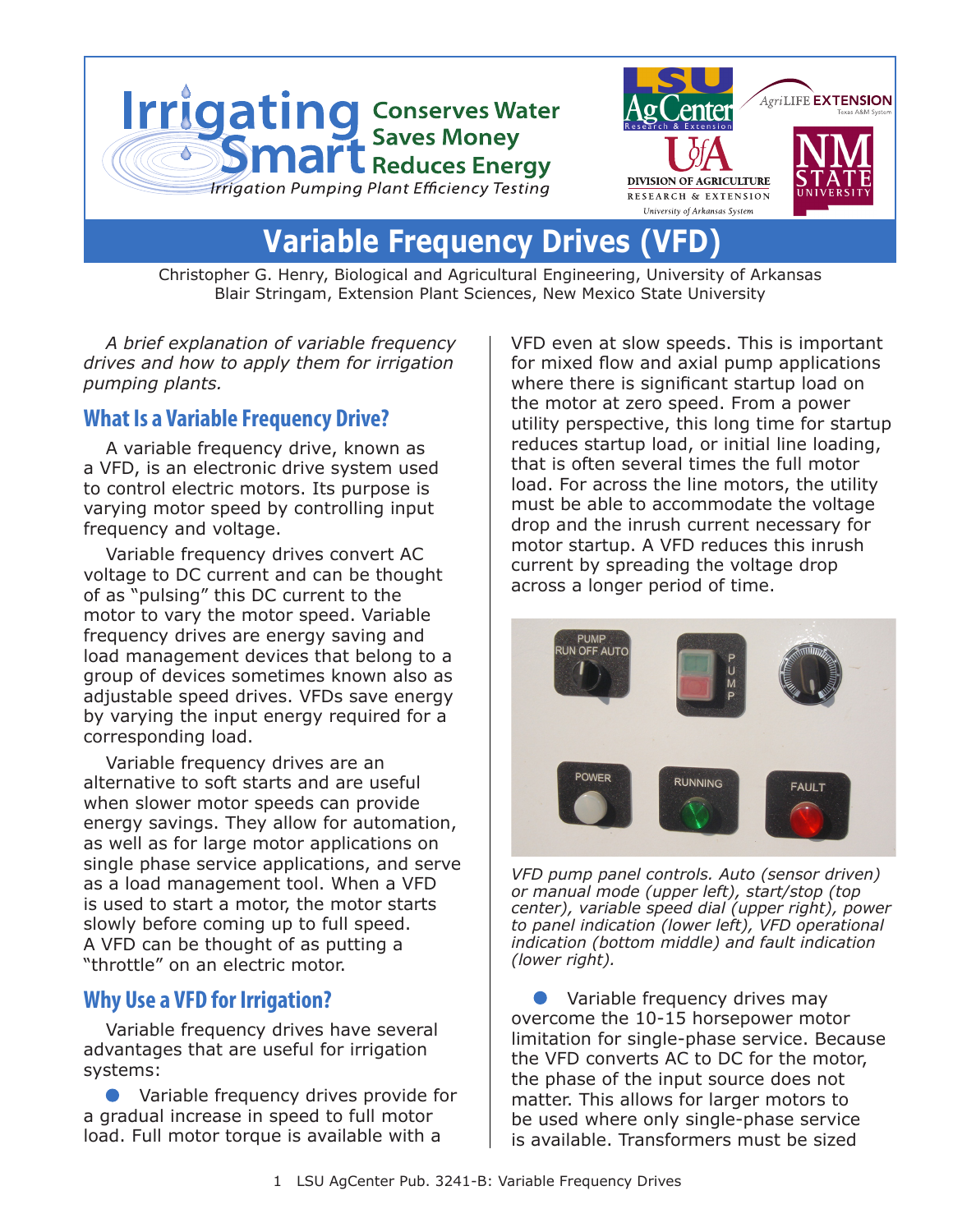to provide the required current, but where there is a high-three-phase service installation cost, VFDs can be more costeffective.

**•** Variable frequency drives allow for constant pressure and automation. VFDs include microcomputers or microcontrollers and can accept instructions from programmable logic controllers. Some VFDs have industrial controller capability. Programmable logic controllers are industrial controllers that provide the ability to accept inputs from sensors and outputs to control motors. For example, in irrigation systems, a pressure sensor can be used to report pressures to the drive to maintain constant system pressure. This is especially useful for center pivots and microirrigation systems, where flow rates may vary but constant pressure is desired. On a center pivot, end guns, corner systems and variable rate irrigation alter the flow demand. A VFD can maintain constant pressure by varying motor speed (flow) when these components are cycled.



*Programmable logic controllers can be used to control variable frequency drives and other processes, such as maintaining constant pressure in an irrigation system.*

Variable frequency drives reduce the thermal and mechanical stress on motors and pumps and reduce water hammer in irrigation systems. The slow start, compared to the rapid start of an across the line motor, reduces wear on motors, pumps and irrigation systems. Especially with older irrigation systems, the reduction of water hammer can extend the life and reduce the potential for leaks and failures.

#### **How Variable Frequency Drives Work**

The rotation speed of an induction motor is fixed and determined by the frequency of the supply voltage. Alternating the current supplied to the stator windings of the motor produces a magnetic field that rotates. Within the winding of the motor are pairs of magnetic poles. Dividing 60 hertz by the number of magnetic pole pairs in the motor will give the revolutions per second and thus the revolutions per minute of the motor.

An eight-pole motor, for example, has four pole pairs and the magnetic field therefore will rotate at 15 revolutions per second. This is equivalent to 900 revolutions per minute (assuming an electrical signal of 60 hertz where 60 hertz divided by 4 equals 15 revolutions per second). When the rotating magnetic field is induced, the rotor of the motor will attempt to follow. The load on the motor, however, causes the rotor speed to slip slightly behind the rotating field speed.

Induction motors rotate close to synchronous speed. The most effective and energy efficient way to alter the speed of the motor is to change the frequency of the applied voltage. Variable frequency drives change the fixed frequency supply voltage to a continuously variable frequency. This allows for adjustable motor speeds.

The conversion is accomplished using rectifier and inverter stages. In the rectifying stage, the rectifier converts three-phase (or single-phase) 60 hertz power from the given utility supply to direct current voltage (standard industrial motors are 208, 230, 380, 415, 460 and 575 volts). Voltage, and thus motor speed, is varied by altering the firing pattern of electronic switches or insulated gate power transistors. In the inverter stage, the insulated gate power transistors, sometimes referred to as power transistors, or thyristors, switch the rectified DC voltage on and off to produce an alternating current at the desired new frequency. A control system with an electronic circuit receives continuous feedback from the driven motor and adjusts the output voltage to frequency conversion.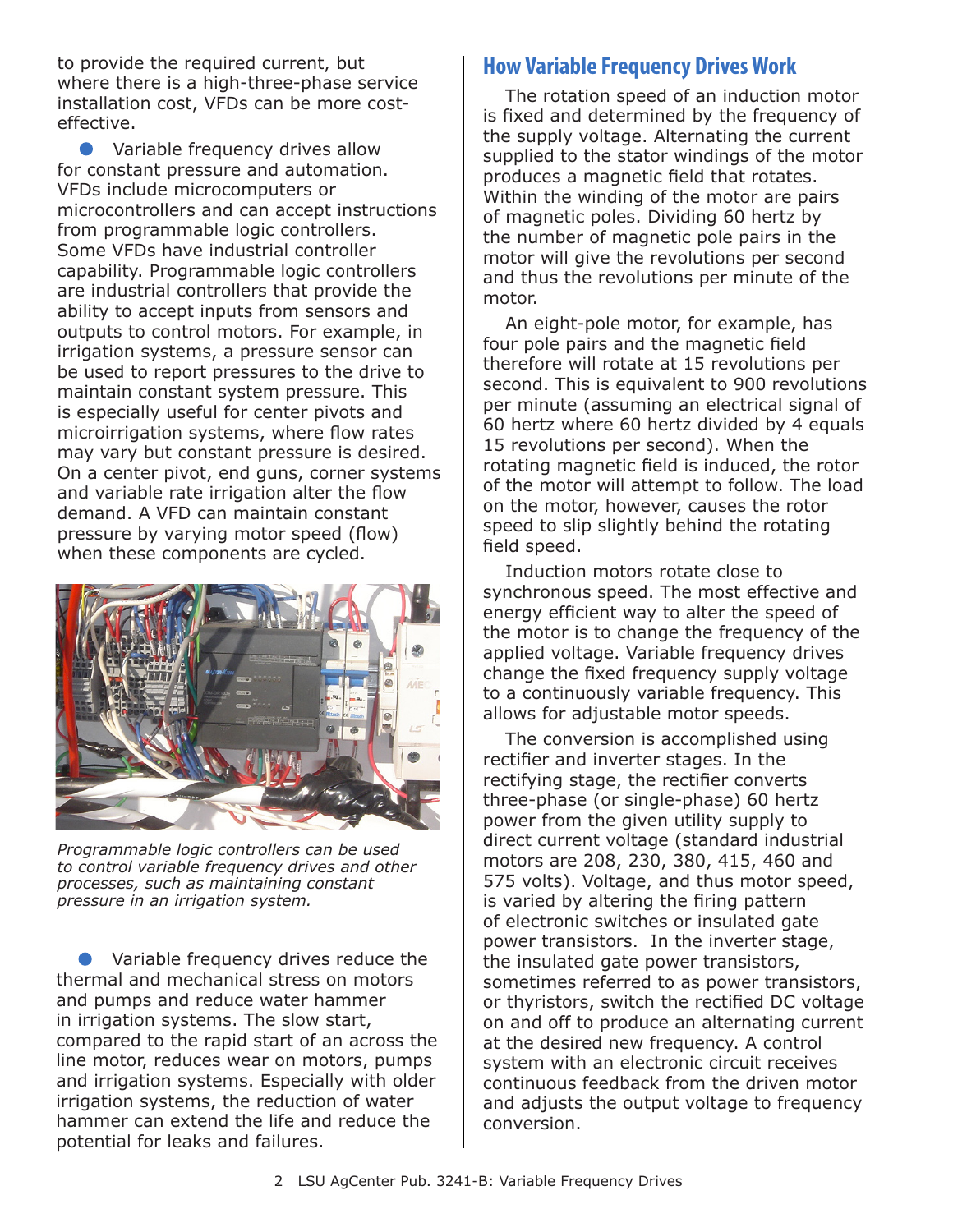As electronics continue to advance, the AC-DC-AC conversion process of a variable frequency drive is likely to become more efficient while costs decline. Current efficiencies exceed 97.5 percent.

#### **Applications of VFDs**

Applying variable frequency drives to centrifugal pumps results in significant energy reduction – if slowing the motor down for the purpose of flow or pressure regulation will have a benefit. Motordriven equipment often is operated at reduced loads or restricted flows, and the opportunity to decrease energy consumption becomes much greater compared to equipment operating at maximum throttle or flow. Centrifugal pumps consume energy proportionate to the cube of the flow rate, and a small reduction in speed or flow can lead to a great reduction in energy consumption. When lower flow rates are required, decreasing the speed can lead to large energy savings.

The variable frequency drive and the motor must be compatible. Generally, existing motors in good condition can be used with a VFD. Motor windings are the primary concern, since the VFD will cause more electrical distortion than an acrossthe-line application.

An insulation test called a "Meggar test" can be used to determine the resistance between motor windings and ground. A resistance of 300,000 ohms or greater is acceptable. The test should be performed just after the motor has been operated, since dust and moisture can affect the test results. Do not perform an insulation test with a VFD connected to the test unit, because the high voltage used in an insulation test can damage a VFD.

In some cases, a motor should be rebuilt before being put into service with a variable frequency drive. In addition, the manufacturers of the motor and the VFD must be contacted to determine the compatibility of the equipment. High- or premium-efficiency induction style cast iron motors are preferable to lower-efficiency motors because of the windings and components.

Slowing a motor can create additional heat the fan motor may not be able to dissipate as well as it would at full speed. If upgrading a pumping plant or considering rewinding a motor, consult the VFD provider about compatibility. Most submersible motors are compatible with VFDs. Because these motors are liquid-cooled, slower operation does not hamper heat removal. (Special VFD parameters are required for submersible pump motors, so consult with your VFD provider).

## **Considerations for Variable Frequency Drives**

Consult your utility provider for any discounts or credits that can be given for installing a variable frequency drive as a load management device, and ask if there are any known issues with VFDs in the service area. In some rare situations, power supply quality (interruptions, voltage dips, voltage swells and harmonic generation) can be a concern that would limit the effectiveness of, or require filters for, a VFD installation. In most cases, a VFD will be a welcomed solution by the utility to reduce the effects of startup motor loads on the utility grid.

Find a reputable dealer and service provider who are knowledgeable about VFDs for your irrigation application. Service providers are not always associated with irrigation companies, although some irrigation manufacturers now offer VFDs as original equipment (center pivots, for example).

A VFD for irrigation should have manual,

automatic and off modes. The manual mode is used to test the motor and drive for operation, without any automation or sensor input. There should be an emergency kill switch or lockout somewhere on the panel that stops all movement or shuts down all power.



*Safety shutoff/ lockout for VFD panel.*

Motor speed can be altered manually, such as with a rheostat or dial control, as shown on page 1. It can be determined from motor load, such as a pressure sensor or flow meter. It is advisable to control the